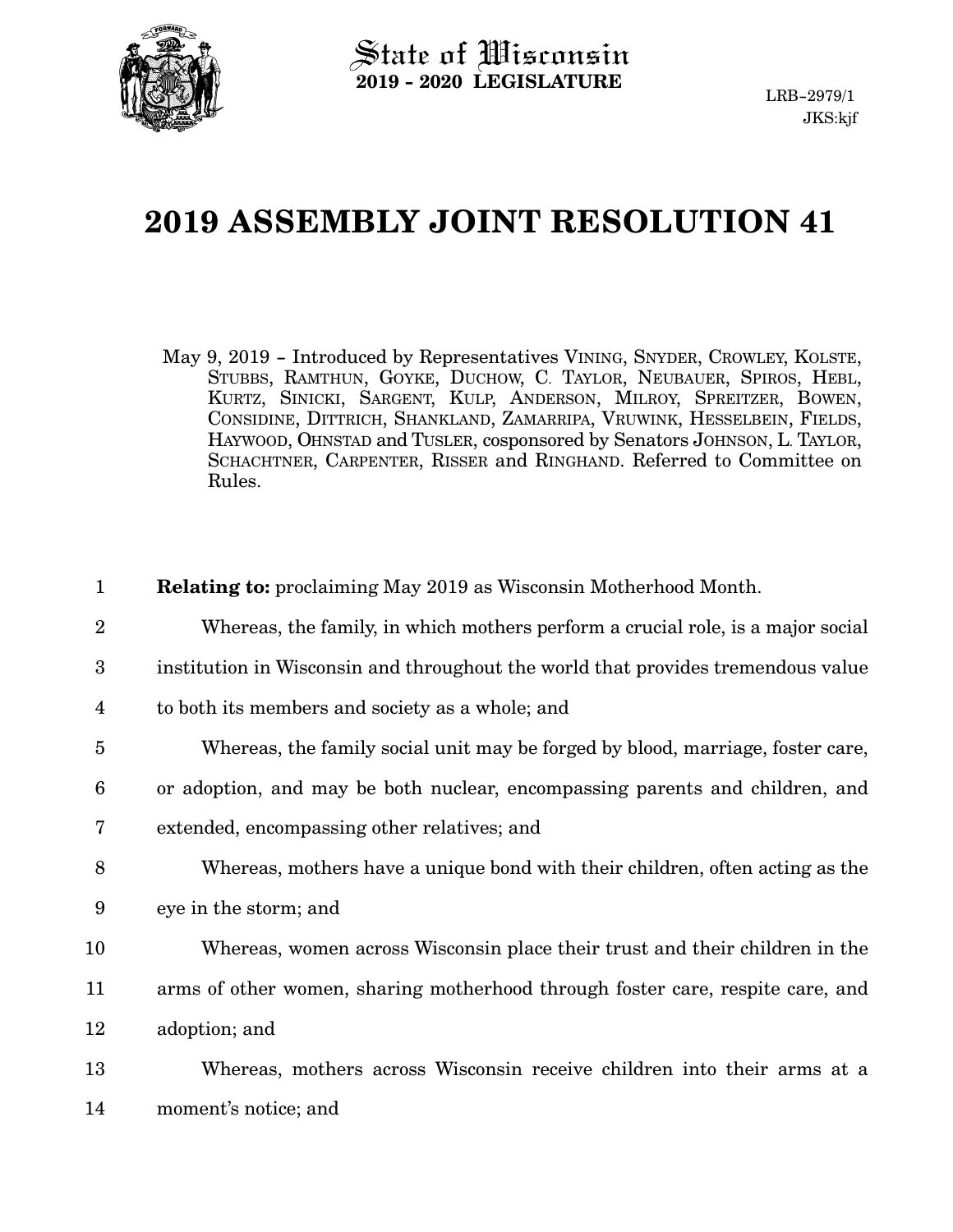2019 - 2020 Legislature

| $\mathbf{1}$     | Whereas, mothers have an indispensable role in building and transforming            |
|------------------|-------------------------------------------------------------------------------------|
| $\boldsymbol{2}$ | society and culture and move our state, country, and world forward, remaining       |
| $\boldsymbol{3}$ | steadfast in their pursuit of a better and brighter future for their children; and  |
| $\overline{4}$   | Whereas, the work of mothers is of paramount importance but is often                |
| $\overline{5}$   | undervalued, unnoticed, and unappreciated; and                                      |
| $\boldsymbol{6}$ | Whereas, mothers are innovators, tireless workers, engines of economic              |
| 7                | growth, and drivers of progress; and                                                |
| $8\,$            | Whereas, mothers are breadwinners, community leaders, advocates, allies, and        |
| $\boldsymbol{9}$ | pillars of family that have, for generations, blazed new paths, opened up new       |
| 10               | possibilities, and widened circles of opportunity for their daughters and sons; and |
| 11               | Whereas, Wisconsin has significant racial disparities in maternal mortality         |
| 12               | rates, which must be addressed; and                                                 |
| 13               | Whereas, Wisconsin has a proven record of meeting challenges and creating           |
| 14               | positive change, and we are committed to making mothers' lives better and ensuring  |
| 15               | their health and prosperity; and                                                    |
| 16               | Whereas, Mother's Day is celebrated in May across Wisconsin and nationwide;         |
| 17               | and                                                                                 |
| 18               | Whereas, mothers, and the institution of motherhood, are worthy of honor and        |
| 19               | affirmation; now, therefore, be it                                                  |
| 20               | <b>Resolved by the assembly, the senate concurring, That the members of the</b>     |
| 21               | Wisconsin Legislature call upon the people of Wisconsin to observe May as Wisconsin |
| 22               | Motherhood Month with honor, affirmation, and respect to mothers in our state; and, |
| 23               | be it further                                                                       |